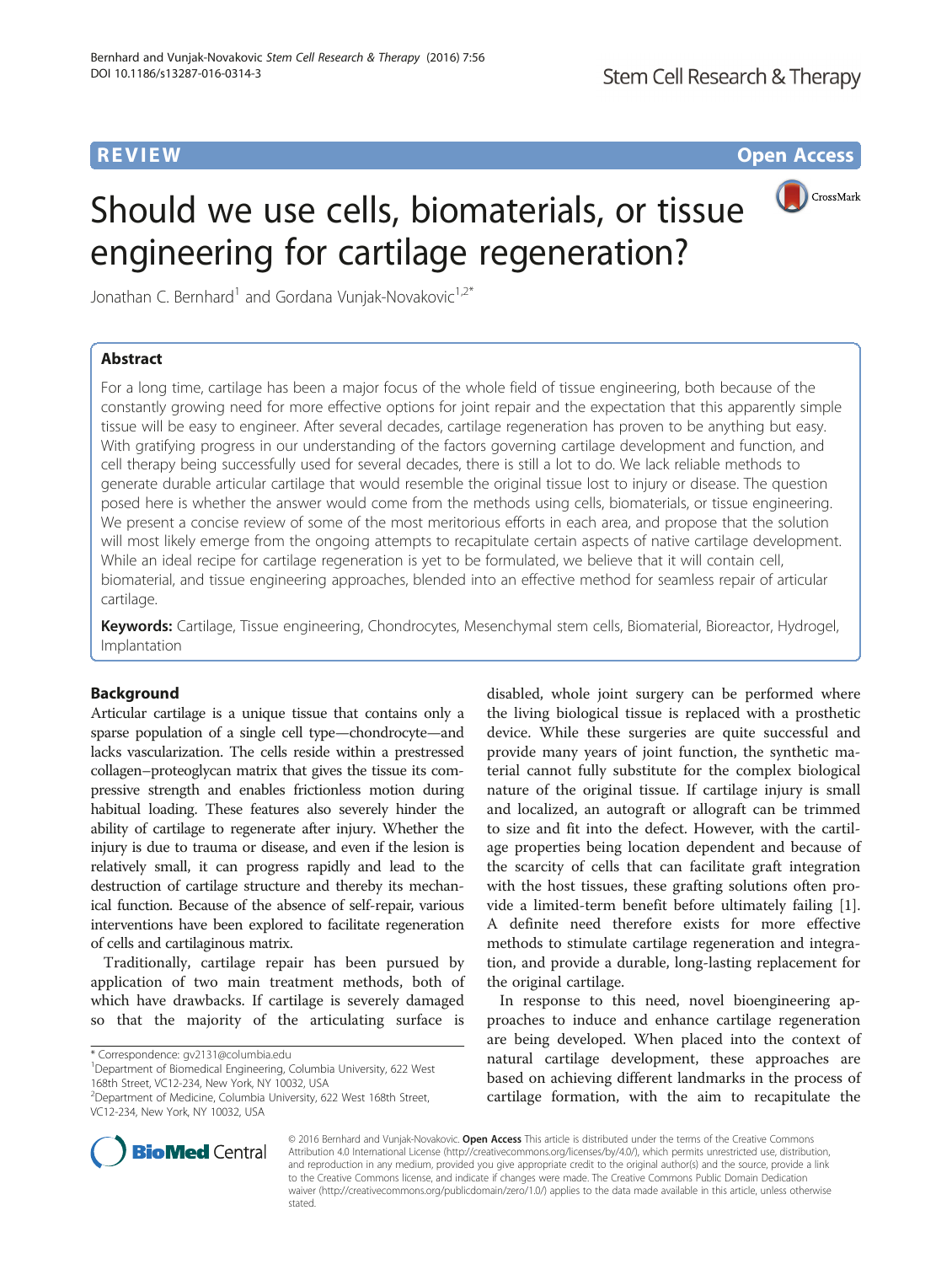developmental blueprints [\[2](#page-6-0)]. It is well established that cartilage formation begins with mesenchymal condensation leading to chondrogenic differentiation of mesenchymal cells. Then, a dense matrix is produced, serving as the cartilage anlage, a template for the subsequent generation of both the articular cartilage and the subchondral bone. The articular chondrocytes maintain their stable phenotype within mature articular cartilage (Fig. 1).

Scientists and engineers have attempted to develop biological grafts for treating cartilage defects by (i) cell therapies that recapitulate precartilaginous mesenchymal condensation and stimulate/orchestrate regeneration of cartilage, (ii) biomaterial matrices designed to restore important functions of articular cartilage and serve as a template for regenerative turnover, or (iii) tissue-engineered grafts for implantation that resemble mature cartilage and have capacity to integrate with the surrounding tissues [[3, 4\]](#page-6-0). In this concise review, we present a brief survey of the merits of current research for each of these three approaches to cartilage regeneration, along with the status of their translation into the clinic, towards an initial response to the question posed about the prospects of using cells, biomaterials, or tissue engineering for cartilage regeneration.

# Cell therapies

Cells are the driving force of cartilage formation and the continual maintenance of the tissue. Cell therapies utilize the implantation of externally cultivated cells to replicate and stimulate native regeneration. Mature chondrocytes were the first cells that found clinical application for cartilage regeneration. Similar to autografts and allografts, the use of mature chondrocytes is based on the premise that native, mature cells are best suited to guide regeneration.

Mature chondrocytes in cell therapy applications have been primarily utilized in a technique termed autologous chondrocyte implantation (ACI). ACI starts by harvesting and enzymatically isolating chondrocytes from a minor load-bearing area of the patient's damaged cartilage [[5](#page-6-0)]. As cartilage has low cell density, the isolated chondrocytes have to be expanded in vitro to obtain enough cells for effective treatment. In ACI therapy, a membrane is placed over the defect that is filled with a suspension of chondrocytes and sutured to the surrounding cartilage to ensure chondrocyte localization within the defect [\[6](#page-6-0)]. Initially, a piece of periosteum cut out from the patient's bone was used as a membrane, probably further contributing to cartilage regeneration as an additional source of cells. Later, synthetic membranes made of a collagen I/III blend were also used.

While the clinical trials reported good-to-excellent outcomes for almost all of the patients at 66 months, further randomized clinical trials demonstrated that ACI performed no better than microfracture surgeries [\[7](#page-6-0)]. Some limitations were also observed. When expanded on plastic in vitro, harvested articular chondrocytes tend to dedifferentiate and start producing substantial amounts of collagen type I. Such expansion and dedifferentiation can hinder hyaline cartilage formation and result in hypertrophic chondrocyte differentiation when implanted back into the defect [\[8](#page-6-0)]. Consequently, it has been noted that the cartilage formed following a traditional ACI procedure tends to histologically resemble fibrocartilage rather than articular cartilage [[1](#page-6-0)].

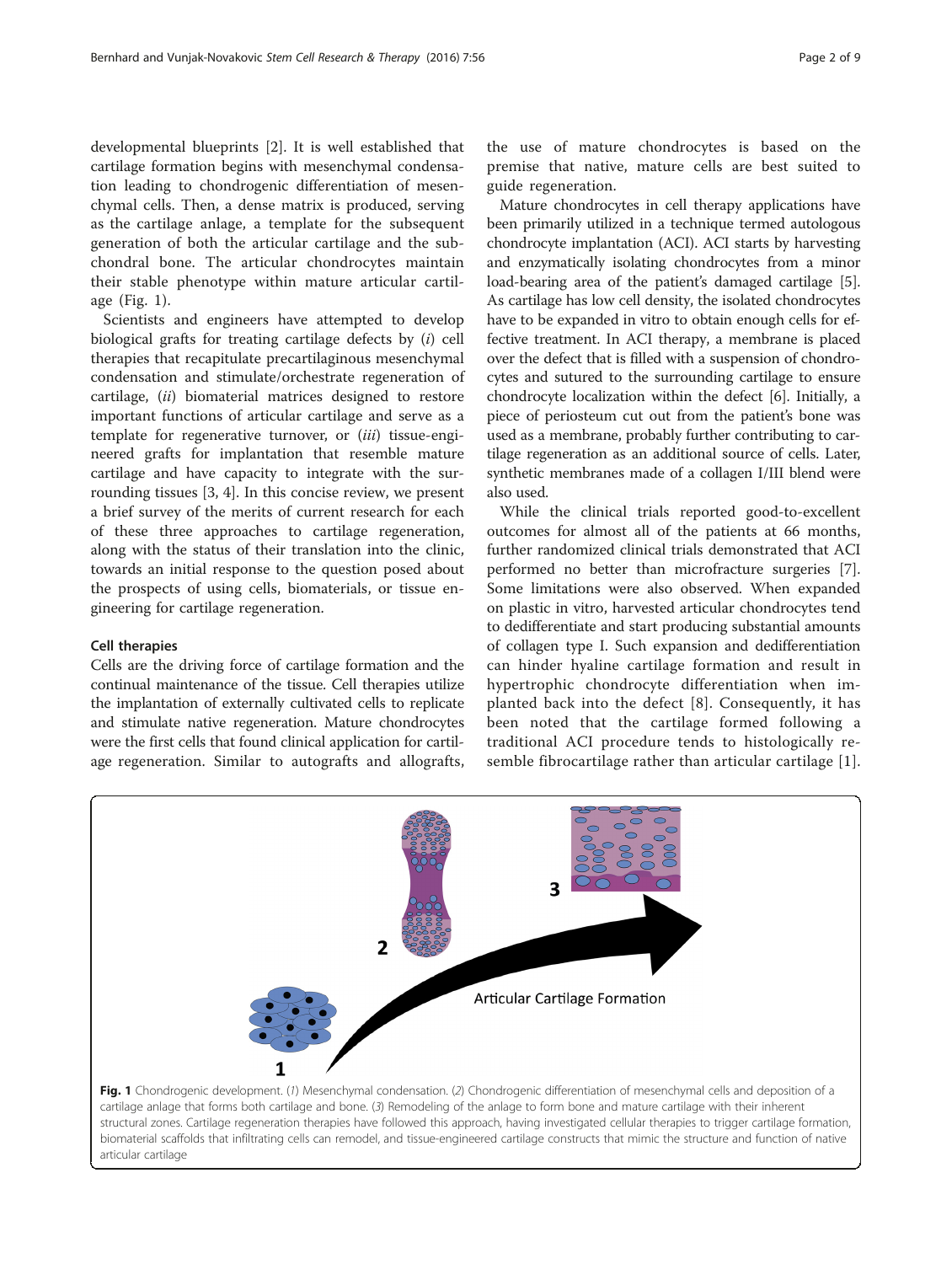Fibrocartilage is a dense, fibrous version of cartilage, lacking the compressive strength and frictionless properties of hyaline cartilage. The presence of fibrocartilage causes similar problems to the transplantation of articular cartilage autografts, where a lack of integration and mismatch in functional properties limit complete regeneration of the defect. Over the years, ACI has undergone numerous improvements [[9\]](#page-6-0), which have moved the ACI procedure from being classified as a cell therapy towards being a tissue-engineering therapy.

The use of mesenchymal stem cells (MSC) can alleviate two fundamental limitations of autologous chondrocytes: donor-site morbidity and limited matrix production following cell expansion. MSCs can be harvested from a number of sources that do not affect cartilage activity (a complete list is provided in [[10](#page-6-0)]), maintain multipotency after numerous expansions, and can be differentiated into matrix-producing chondrocytes [\[11](#page-6-0)]. In addition, MSCs have immunomodulatory properties and have been shown to suppress proinflammatory cytokines [[12](#page-6-0)]. However, it is currently being debated whether chondrogenically differentiated MSCs are programmed to progress towards terminal differentiation and bone formation [[13, 14\]](#page-6-0). Primarily due to their favorable properties, and despite the current debate, MSCs are increasingly studied and utilized to treat cartilage defects and osteoarthritis [[10\]](#page-6-0).

For cartilage defects, the application of MSCs is similar to the ACI method, and has produced similar results. In a comparison of the procedures based on ACI and MSCs, there was no significant difference in the clinical outcome [[15](#page-6-0)]. While the results of the ACI-type therapy using MSCs are promising, problems similar to those observed in the traditional ACI treatment still persist. Importantly, MSCs are a heterogeneous cell population that can generate fibrocartilage and hypertrophic chondrocytes along with the desired articular-cartilage-producing chondrocytes [\[16\]](#page-6-0). Studies have shown nonarticular cartilage being formed within the defect after implantation, and this situation was associated with poor clinical outcomes [[17](#page-6-0)].

In attempts to more consistently derive articular chondrocytes that produce matrix and regenerate cartilage, investigators have turned to pluripotent stem cell sources: embryonic stem cells (ESCs) and induced pluripotent stem cells (iPSCs). While the use of ESCs is highly debated because of the ethics surrounding their derivation, iPSCs provide similar pluripotency without the ethical conundrum. In addition, iPSCs can be autologous as they can be derived from small samples of various tissues, including skin and blood. The derivation of chondrocytes from ESCs or iPSCs can be achieved by first deriving MSCs [\[18](#page-6-0), [19](#page-6-0)], or by differentiating the cells directly into chondrocytes [[20](#page-6-0), [21\]](#page-6-0). Overall, the use of pluripotent stem cells for cartilage regeneration is highly promising. In comparison with MSC-derived chondrocytes, chondrocytes differentiated from pluripotent stem cells had higher gene expression for chondrocyte and cartilage-producing genes (COL2A1, AGC, SOX9), and reduced expression of hypertrophic and bone-producing genes (COL10A1, COL1A1, RUNX2) [\[22\]](#page-6-0). Numerous studies have shown the ability of these cells to produce articular-like cartilage that integrated with the native cartilage and subchondral bone when implanted into an animal defect [\[9](#page-6-0), [22](#page-6-0)–[24](#page-6-0)].

The ability of pluripotent stem cells to differentiate into all three germ layers and recapitulate the native, cartilage-producing cell phenotype is highly attractive for cartilage regeneration, but key challenges exist in efficiently producing and safely controlling these cells. Although recent advances have improved the efficiency of iPSC generation [\[25\]](#page-6-0), the yields remain low for mass production. Also, the implantation of pluripotent stem cells has occasionally resulted in teratoma formation [[26](#page-6-0), [27\]](#page-7-0). Studies have shown that genetic disorders, such as Marfan's syndrome, still manifest in derived chondrocytes, even after the induction of pluripotency and subsequent in-vitro differentiation [\[28\]](#page-7-0). Despite promising results in stimulating cartilage regeneration, the pluripotent stem cell generation, the inability to recover genetic deficiency, and the risk of teratoma formation pose significant questions that must be addressed before clinical translation.

While major progress has been made using each of the cell types discussed, it is still being investigated how to overcome the current limitations and produce viable, functional, and durable cartilage capable of integrating with the surrounding tissues. Clinical trials of cartilage therapies using pluripotent stem cells (either embryonic or derived from adult human tissues) have been slowed down by concerns that multipotent stem cells have potential to form teratomas [[9](#page-6-0)]. In clinical practice, ACI is a well-established cell therapy for cartilage repair, with variations of the procedure used in the clinic since 1987, and numerous revisions and improvements [\[29](#page-7-0)]. The use of MSCs for cartilage therapy is currently undergoing the rigors of regulatory approval, with the first clinical study performed in 2004 [\[10](#page-6-0)], providing cartilage repair without the need to harvest chondrocytes from the patient.

# Biomaterials

Because of the seemingly quiescent nature of cartilage, its avascularity, and its low cell density (only about 5 % of the tissue volume), a significant branch of research has been directed towards developing biomaterials that can mimic cartilage matrix and restore function at the defect site. In particular, the biomaterials of choice must meet three significant criteria:  $(i)$  mechanical properties consistent with those of existing cartilage (both in terms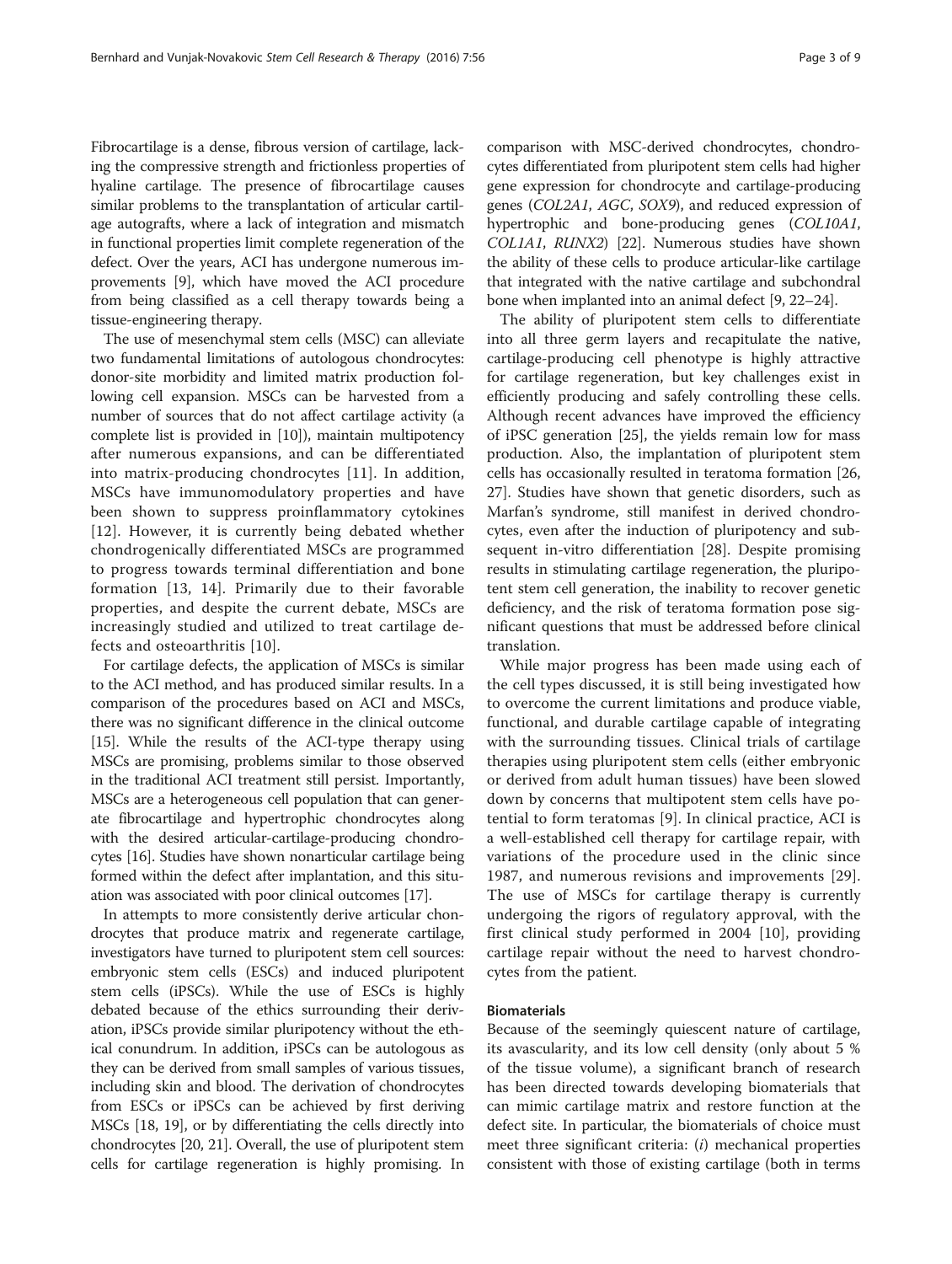of compressive strength and lack of friction),  $(ii)$  integration with adjacent cartilage, and (iii) durability throughout the patient's lifetime [[30\]](#page-7-0). Currently used biomaterials are in general biodegradable, with the goal that the biomaterial will eventually be eliminated from the body after providing the necessary functional properties to support cartilage regeneration. For many materials, the rate and mechanisms of biodegradation are tunable, which is important for matching the kinetics of biomaterial resorption and tissue formation.

Up to 80 % of articular cartilage wet weight consists of water, its most abundant component [\[31](#page-7-0)]. To replicate this environment, hydrogels—three-dimensional (3D) polymer networks rich in water—have become a popular option for cartilage regeneration in situ and cartilage engineering in vitro. Hydrogels are highly modular, with respect to the type of polymer, the crosslinking method, the degradation products and rate, and the incorporation of various molecules, all allowing specific tailoring for the desired application [\[32, 33\]](#page-7-0). Hydrogels are classified based on the polymer composition into natural or synthetic materials, although combination systems are also being used to maximize the benefits of each component. We will briefly touch on the most popular polymers from each group.

Natural polymers can be derived from both animal and plant sources. Three of the most popular polymers that are used as hydrogels are alginate, agarose, and silk, with the first two derived from seaweed and the last derived from either silkworms or spiders [\[32\]](#page-7-0). The unique composition of these polymers makes them unrecognizable to human enzymes, allowing slow degradation and more time for the body to initiate and support regeneration [[32\]](#page-7-0). The mechanical properties of these hydrogels can be adjusted using the right formulations and postprocessing methods [\[33](#page-7-0)]. In addition, these hydrogels have been shown in vitro to provide suitable environments to maintain the phenotype of encapsulated chondrocytes. However, these particular hydrogels lack natural attachment sites for cells and inherent bioactivity to trigger synthesis of extracellular matrix (ECM) [\[23](#page-6-0), [34](#page-7-0)]. Although readily available, semicustomizable, and easy to work worth, the ability of these scaffolds to stimulate regeneration and integrate in an in-vivo repair situation is yet to be determined conclusively.

Collagen and hyaluronan are the two popular natural polymers that are recognizable by mammalian cells and, at the same time, are important components of native articular cartilage. Collagen, as the most common protein in the body, has been extensively studied for cartilage regeneration [[35](#page-7-0)]. Collagen has a natural tendency to support cell attachment and stimulate synthesis and assembly of the ECM. However, when implanted, collagen hydrogels are mechanically weaker than the surrounding tissue and degrade too

fast relative to tissue regeneration [[36](#page-7-0), [37](#page-7-0)]. Crosslinking of the collagen matrices can improve their mechanical integrity and slow down degradation, but it also can have significant impact on the encapsulated cells [[38](#page-7-0)].

In native cartilage, chondrocytes surround themselves with a hyaluronan-based pericellular matrix, which has led many investigators to designing hydrogels consisting of hyaluronan [[39](#page-7-0)]. As expected, chondrocytes readily attach to hyaluronan-based matrices, and studies have shown that these matrices trigger chondrocyte differentiation and stimulate matrix production [[40](#page-7-0), [41](#page-7-0)]. Hyaluronan also has some limitations, such as insufficient mechanical integrity and a short lifetime in inflamed defects due to degradation by matrix metalloproteinases [\[42\]](#page-7-0).

In contrast to natural polymers, synthetic polymers provide a high level of control of compositional, structural, and mechanical properties. Polyglycolic acid (PGA) and polylactic acid (PLA) have gained particular interest because they degrade by simple hydrolysis at rates that can be adjusted by selecting monomers, and have already been approved for clinical use as sutures [\[43\]](#page-7-0). A major drawback of synthetic polymers is that they do not provide specific biological functions [[44](#page-7-0)]. To facilitate cell attachment and stimulate matrix production, the synthetic polymers need to be functionalized with biological motifs or bioactive molecules [\[45](#page-7-0)].

Polymer modifications are widely utilized to control cell activities within the body. Of particular interest are efforts to recruit native cells and promote their differentiation and regenerative capabilities [\[43](#page-7-0), [46](#page-7-0)]. The incorporation of growth factors and biomolecules, such as dexamethasone and transforming growth factor beta, has shown promise for facilitating cartilage regeneration [\[47, 48](#page-7-0)]. Such functionalized scaffolds release the incorporated modulatory components as they are degraded, and can thereby enhance cartilage regeneration within a defect. However, this interesting approach has not been fully realized, and the degree of regeneration achieved thus far has not been convincing enough to justify clinical translation.

An important trend in surgery, both general and orthopedic, is to minimize the severity of intervention [[49\]](#page-7-0). The use of an arthroscopic procedure instead of open joint surgery can reduce the infection risk and shorten the time of recovery. For cartilage repair, the use of injectable hydrogels is of special interest because they are compatible with arthroscopic methods. By introducing the regenerative hydrogel into the defect by injection through the joint capsule, procedural severity and duration as well as the duration of recovery are reduced significantly [\[49](#page-7-0)]. Many of these polymers have been transitioned into injectable formats. The two most common forms of initiating the transition from injectable liquid to hydrogel are thermal activation, which results in the crosslinking of hydrogel at body temperature, and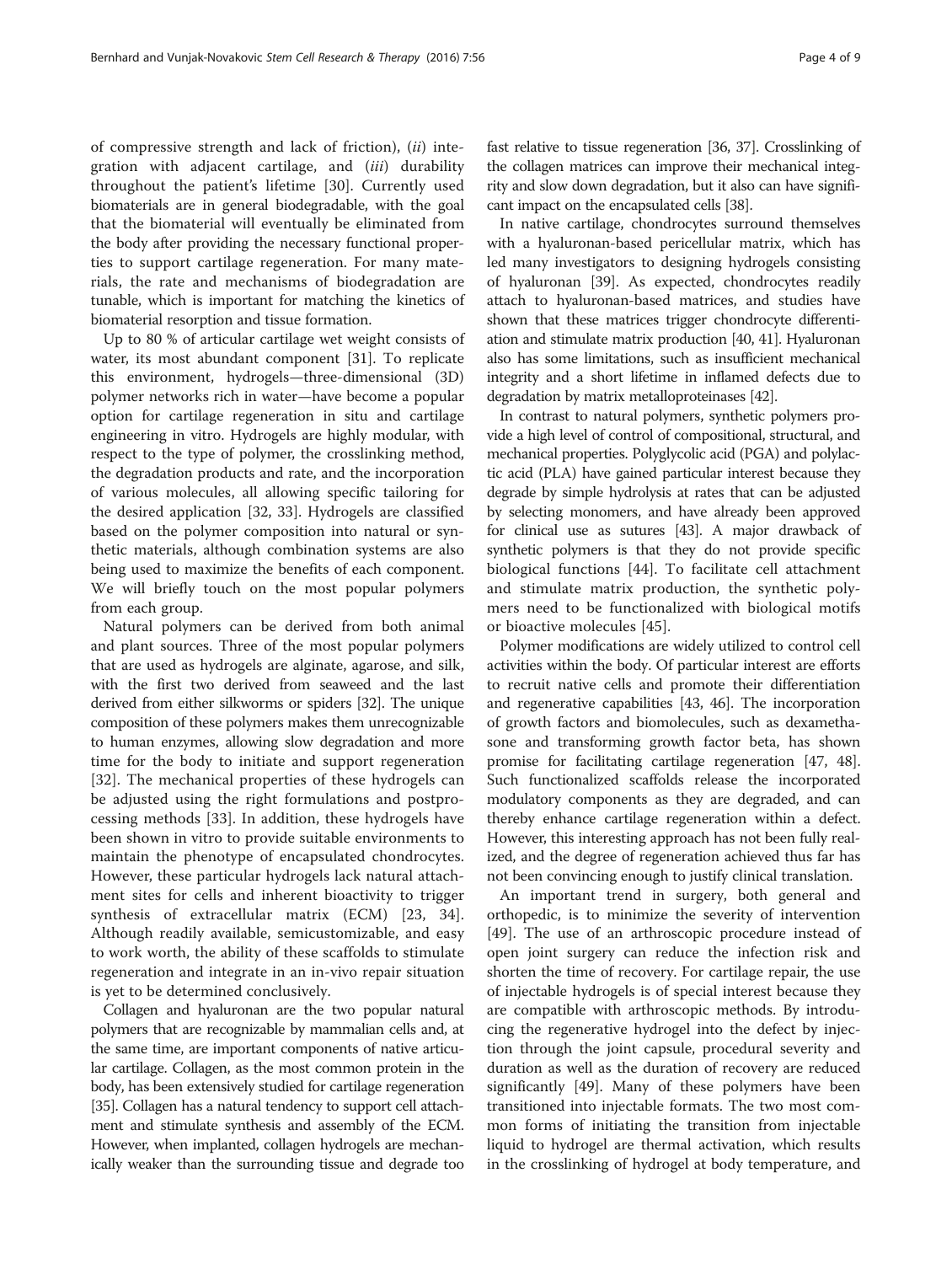light activation, which initiates crosslinking of hydrogel in the presence of a specific light source [[44, 50, 51](#page-7-0)].

Beyond any doubt, biomaterials will continue to be a major focus of research for cartilage regeneration. For clinical purposes, biomaterials are extremely attractive because they can be utilized off-the-shelf, have an established precedence of clinical use, and have much simpler and shorter regulatory procedures than cellbased products.

### Tissue engineering

The incorporation of cells into biomaterial scaffolds makes cartilage repair more complex, but can significantly help orchestrate regeneration and overcome some of the limitations of using cells or biomaterials alone. After several decades of research in cartilage regeneration, either through cell therapy or biomaterial implantation, we still lack robust methods for reestablishing durable articular surfaces with mature functional tissue properties. In an effort to address this major challenge, scientists and engineers turned to tissue engineering methods designed to replicate the developmental steps of cartilage formation.

In general, tissue engineering combines cells and biomaterial scaffolds into a tissue construct, and then uses engineered control of the construct environment, in vitro and in vivo, to replicate the native cartilage environment and produce viable grafts for cartilage regeneration [\[52](#page-7-0)]. Here we focus on the inclusion of additional, external engineered controls to create these cartilage constructs. Mechanical stimulation, oxygen tension, and 3D printing are among the methods that have been utilized to replicate the in-vivo environment supporting chondrocyte differentiation and matrix production.

Articular cartilage is subjected to cyclic forces and the application of physiological levels and regimens of stress is considered to be essential for chondrocyte viability and function [[53](#page-7-0)]. To replicate this environment, compressive forces were applied to tissue-engineered constructs during in-vitro cultivation. Specially designed bioreactors were constructed that allowed control of the rate and amplitude of the applied stress [[53](#page-7-0)]. Dynamic mechanical compression has been shown to trigger chondrocyte differentiation [[45\]](#page-7-0), stimulate matrix production [[54](#page-7-0)], and increase cell viability and proliferation [[23](#page-6-0)]. These beneficial effects are presumably due to a combination of direct mechanical factors (and their transduction into gene expression) and enhancement of mass transport by compression-induced interstitial flow. Constructs that were conditioned within bioreactors with mechanical loading approached more closely the compressive properties of native cartilage, as the application of force dictated the location and alignment of matrix deposition by resident chondrocytes [[55](#page-7-0), [56](#page-7-0)]. The application of compressive forces to the tissue-engineered construct could be

utilized to mature and strengthen the graft, signaling the chondrocytes to replicate a cartilage-mimicking structure.

Studies of the dynamic environment of cartilage revealed that the individual chondrocytes did not actually experience direct compressive stress, but rather a hydrostatic pressure caused by the swelling and fluid movement associated with the articular cartilage loading [\[53\]](#page-7-0). Hydrostatic bioreactors were therefore constructed to replicate the in-vivo environment in a loaded joint [\[57\]](#page-7-0), producing similar results to those achieved in response to compressive loading. Both the chondrocytes and MSCs expressed higher levels of cartilage genes and produced larger amounts of glycosaminoglycans and type II collagen [\[58, 59\]](#page-7-0).

The environment of healthy cartilage is hypoxic, with oxygen tensions ranging between 1 and 5 %, as compared with 21 % in ambient air [\[53](#page-7-0)]. However, traditional tissue culture is in most cases carried out in normoxic conditions. Lowering oxygen tension has enhanced MSC and chondrocyte differentiation and arrested hypertrophic maturation [\[60](#page-7-0)–[62\]](#page-7-0). There is still a debate about the degree of ECM synthesis stimulated by hypoxia, as conflicting reports have been published on both sides of the argument [[63\]](#page-7-0). However, as has been shown with both the mechanical stimulation and oxygen tension, replicating the native environmental conditions of cartilage has beneficial effects on engineered cartilage.

3D printing has also gained a considerable amount of attention due to its ability to provide precise control of the initial structure of tissue-engineered constructs. While other processing methods have been used previously to mimic the structure of native cartilage [\[64\]](#page-7-0), the novelty of 3D printing and the high degree of precision (almost to the cellular level) are the focus in this review. An excellent recent review by Garg and Goyal [[64](#page-7-0)] covers the broad scope of fabrication processes. With regards to cartilage, ongoing work indicates that 3D printing has the potential to replicate the specific structure of cartilage, depositing an appropriate pericellular environment for the cells located in each cartilage zone [\[65](#page-7-0)–[67](#page-7-0)]. The most successful studies to date have recapitulated an osteochondral defect, using different substrates and patterns for bone and cartilage components [\[68, 69](#page-7-0)]. Bioprinting directly into a created, ex-vivo cartilage defect resulted in some level of integration into the native cartilage and mechanical competence [\[70\]](#page-8-0).

Despite the increased ability of tissue engineering to mimic the native environment and enhance cartilage matrix production, current tissue constructs are still not stratified and mechanically functional, and therefore are not suitable for clinical use [[71](#page-8-0)]. Carticel, a longstanding tissue-engineered product, has resulted in the development of articular cartilage that integrated with the adjacent native cartilage. However, this method requires harvesting the chondrocytes from the patient's knee,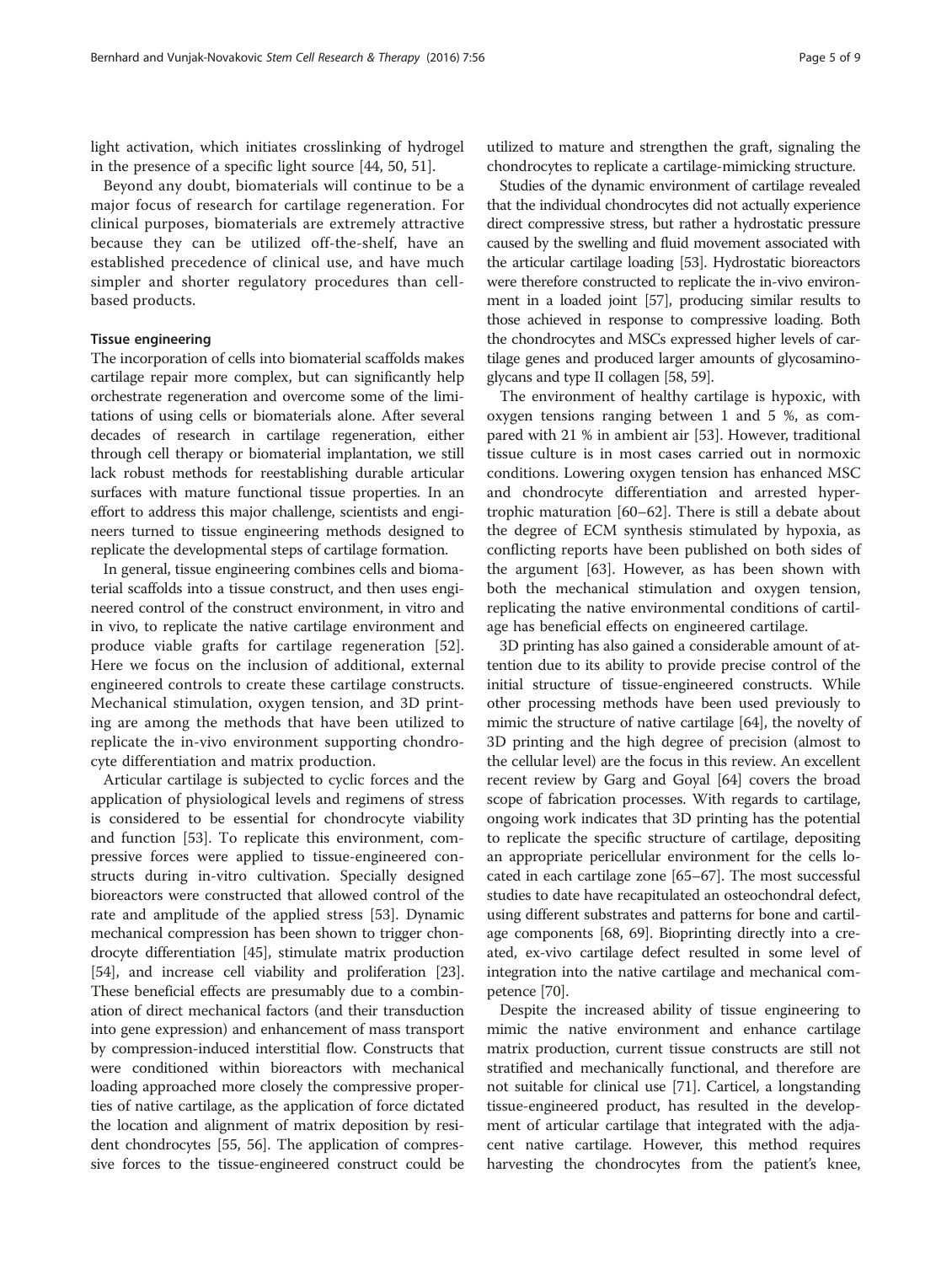resulting in tissue morbidity and the need for two surgeries. In contrast, MSCs from bone marrow or fat aspirates are much easier to harvest, can be expanded in culture, and can be differentiated into chondrocytes. However, stratified structure and mechanical function have not been achieved with these cells. Interestingly, the work by Mauck et al. [[72](#page-8-0)] shows that these limitations are not a result of delayed cell differentiation, but are due to a missing link in the development of cartilage tissue-engineered constructs.

A novel approach that appears to find this missing link recapitulates important steps in the native development of cartilage (Fig. 2). In these studies, chondrocytes and stem cells were condensed into scaffold-less constructs that formed cartilaginous tissue in a manner mimicking mesenchymal condensation that precedes native chondrogenesis [[73](#page-8-0)–[76\]](#page-8-0). This condensation-based approach demonstrated promising results, with studies revealing structural similarity of the tissue-engineered construct to native cartilage [[73](#page-8-0)–[76\]](#page-8-0). In one approach, biomechanical properties of cartilage derived from condensed human mesenchymal cells were comparable with native cartilage, with Young's modulus of approximately 850 kPa and equilibrium friction coefficient <0.3. This method also formed mechanically strong cartilage and an interface in a cartilage defect model [[73](#page-8-0)]. The mimicking of native development of cartilage with application of external controls provides an enticing way forward in the elusive pursuit of a translatable cartilage-defect solution.

## Conclusions

We still lack reliable methods to generate durable articular cartilage that would resemble the original tissue lost to injury or disease. For clinical translation, a product that is available off-the-shelf, can be applied without surgery, integrates seamlessly into the native cartilage, and incorporates native cells to allow remodeling would be most highly desired. Basic and translational studies conducted over the last several decades markedly advanced our understanding of cartilage development, normal function, and pathological function.

Cartilage has proven to be both simple (with its sparse population of a single cell type, absence of vascular supply) and very complex (as its prestressed matrix and



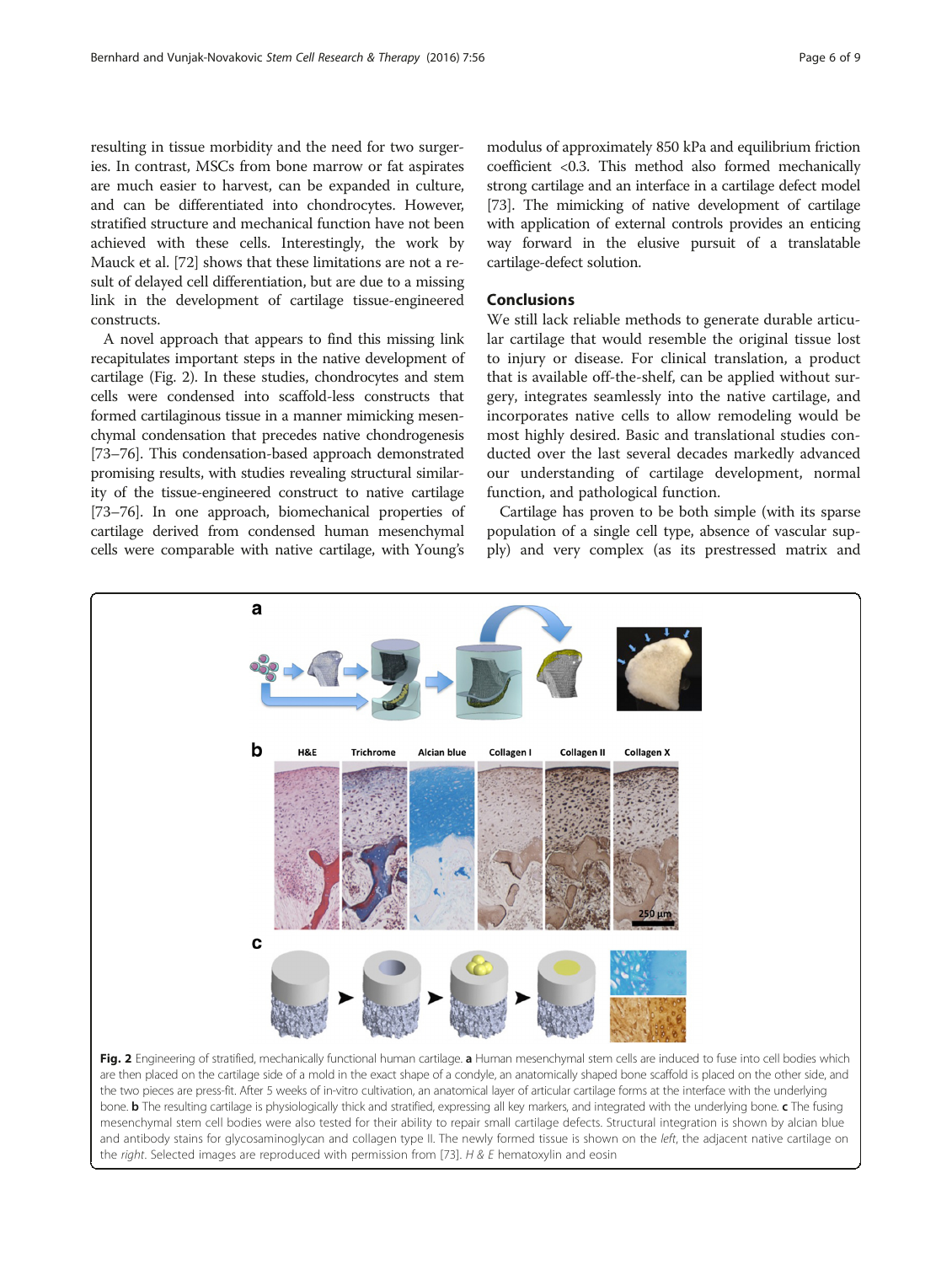<span id="page-6-0"></span>its structural and mechanical properties are rather difficult to engineer). The question posed here is whether cartilage regeneration will be achieved using cells alone, or biomaterials, or tissue engineering. We propose that the ultimate therapeutic modalities will actually combine the best elements of all three approaches. We also propose that the overriding principle for the development of effective clinical modalities will be in the recapitulation of some of the key steps in native cartilage development, such as the early steps of mesenchymal condensation and the development of cartilage anlage. The simplest and most robust method for achieving durable cartilage repair will certainly have the highest chance of clinical acceptance. The field will need to determine how simple is complex enough, how much needs to be done in vitro prior to implantation, whether inflammatory responses can be harnessed to enhance regeneration, and how to achieve integrative repair in a diseased joint.

#### Abbreviations

3D: three-dimensional; ACI: autologous chondrocyte implantation;

ECM: extracellular matrix; ESC: embryonic stem cell; iPSC: induced pluripotent stem cell; MSC: mesenchymal stem cell; PGA: polyglycolic acid; PLA: polylactic acid.

#### Competing interests

The authors declare that they have no competing interests.

#### Authors' contributions

The two authors jointly developed the plan for this concise review and wrote the manuscript. Both authors read and approved the final manuscript.

#### Authors' information

GV-N is the Mikati Foundation Professor of Biomedical Engineering and a Professor of Medical Sciences at Columbia University, where she directs the Laboratory for Stem Cells and Tissue Engineering. JCB is a doctoral student in the same laboratory, with projects in the area of cartilage and bone tissue engineering. Both authors have a strong interest in developing and implementing advanced methods for engineering human tissues, and the eventual application of tissue engineering technologies in tissue regeneration.

#### Acknowledgements

The authors gratefully acknowledge the funding support of their work by NIDCR (grant DE016525), NIBIB (grant EB002520), NIAMS (grants AR061988 and AR060361) and the NSF (GRF for JCB).

### Published online: 18 April 2016

#### References

- 1. Madry H, Grun UW, Knutsen G. Cartilage repair and joint preservation medical and surgical treatment options. Dtsch Arztebl Int. 2011;108(40):669–77. doi:[10.3238/arztebl.2011.0669](http://dx.doi.org/10.3238/arztebl.2011.0669).
- 2. Caldwell KL, Wang J. Cell-based articular cartilage repair: the link between development and regeneration. Osteoarthritis Cartilage. 2015;23(3):351–62. doi[:10.1016/j.joca.2014.11.004.](http://dx.doi.org/10.1016/j.joca.2014.11.004)
- 3. Goldring MB, Tsuchimochi K, Ijiri K. The control of chondrogenesis. J Cell Biochem. 2006;97(1):33–44. doi:[10.1002/jcb.20652.](http://dx.doi.org/10.1002/jcb.20652)
- Hayes AJ, MacPherson S, Morrison H, Dowthwaite G, Archer CW. The development of articular cartilage: evidence for an appositional growth mechanism. Anat Embryol. 2001;203(6):469–79. doi:[10.1007/s004290100178](http://dx.doi.org/10.1007/s004290100178).
- Brittberg M, Lindahl A, Nilsson A, Ohlsson C, Isaksson O, Peterson L. Treatment of deep cartilage defects in the knee with autologous chondrocyte transplantation. N Engl J Med. 1994;331(14):889–95. doi[:10.1056/nejm199410063311401.](http://dx.doi.org/10.1056/nejm199410063311401)
- Grande DA, Pitman MI, Peterson L, Menche D, Klein M. The repair of experimentally produced defects in rabbit articular-cartilage by autologous chondrocyte transplantation. J Orthop Res. 1989;7(2):208–18. doi[:10.1002/jor.1100070208](http://dx.doi.org/10.1002/jor.1100070208).
- 7. Knutsen G, Drogset JO, Engebretsen L, Grontvedt T, Isaksen V, Ludvigsen TC, et al. A Randomized trial comparing autologous chondrocyte implantation with microfracture. J Bone Joint Surg Am. 2007;89A(10):2105–12. doi:[10.2106/jbjs.g.00003.](http://dx.doi.org/10.2106/jbjs.g.00003)
- 8. Pacifici M, Golden EB, Adams SL, Shapiro IM. Cell hypertrophy and type-X collagen-synthesis in cultured articular chondrocytes. Exp Cell Res. 1991;192(1):266–70. doi[:10.1016/0014-4827\(91\)90185-w.](http://dx.doi.org/10.1016/0014-4827(91)90185-w)
- 9. Mollon B, Kandel R, Chahal J, Theodoropoulos J. The clinical status of cartilage tissue regeneration in humans. Osteoarthritis Cartilage. 2013;21(12):1824–33. doi:[10.1016/j.joca.2013.08.024.](http://dx.doi.org/10.1016/j.joca.2013.08.024)
- 10. Vonk LA, de Windt TS, Slaper-Cortenbach ICM, Saris DBF. Autologous, allogeneic, induced pluripotent stem cell or a combination stem cell therapy? Where are we headed in cartilage repair and why: a concise review. Stem Cell Res Ther. 2015;6:11. doi[:10.1186/s13287-015-0086-1.](http://dx.doi.org/10.1186/s13287-015-0086-1)
- 11. Mardones R, Jofre CM, Minguell JJ. Cell therapy and tissue engineering approaches for cartilage repair and/or regeneration. Int J Stem Cells. 2015;8(1):48–53.
- 12. Kyurkchiev D, Bochev I, Ivanova-Todorova E, Mourdjeva M, Oreshkova T, Belemezova K, et al. Secretion of immunoregulatory cytokines by mesenchymal stem cells. World J Stem Cells. 2014;6(5):552–70. doi[:10.4252/wjsc.v6.i5.552](http://dx.doi.org/10.4252/wjsc.v6.i5.552).
- 13. Pelttari K, Winter A, Steck E, Goetzke K, Hennig T, Ochs BG, et al. Premature induction of hypertrophy during in vitro chondrogenesis of human mesenchymal stem cells correlates with calcification and vascular invasion after ectopic transplantation in SCID mice. Arthritis Rheum. 2006;54(10):3254–66. doi:[10.1002/art.22136](http://dx.doi.org/10.1002/art.22136).
- 14. Steinert AF, Ghivizzani SC, Rethwilm A, Tuan RS, Evans CH, Noth U. Major biological obstacles for persistent cell-based regeneration of articular cartilage. Arthritis Res Ther. 2007;9(3):15. doi[:10.1186/ar2195.](http://dx.doi.org/10.1186/ar2195)
- 15. Nejadnik H, Hui JH, Choong EPF, Tai BC, Lee EH. Autologous bone marrow-derived mesenchymal stem cells versus autologous chondrocyte implantation an observational cohort study. Am J Sports Med. 2010;38(6):1110–6. doi:[10.1177/0363546509359067.](http://dx.doi.org/10.1177/0363546509359067)
- 16. Huey DJ, Hu JC, Athanasiou KA. Unlike bone, cartilage regeneration remains elusive. Science. 2012;338(6109):917–21. doi:[10.1126/science.](http://dx.doi.org/10.1126/science.1222454) [1222454.](http://dx.doi.org/10.1126/science.1222454)
- 17. Wakitani S, Nawata M, Tensho K, Okabe T, Machida H, Ohgushi H. Repair of articular cartilage defects in the patello-femoral joint with autologous bone marrow mesenchymal cell transplantation: three case reports involving nine defects in five knees. J Tissue Eng Regen Med. 2007;1(1):74–9. doi[:10.1002/term.8.](http://dx.doi.org/10.1002/term.8)
- 18. Craft AM, Ahmed N, Rockel JS, Baht GS, Alman BA, Kandel RA, et al. Specification of chondrocytes and cartilage tissues from embryonic stem cells. Development. 2013;140(12):2597–610. doi[:10.1242/dev.087890](http://dx.doi.org/10.1242/dev.087890).
- 19. Toh WS, Yang Z, Liu H, Heng BC, Lee EH, Cao T. Effects of culture conditions and bone morphogenetic protein 2 on extent of chondrogenesis from human embryonic stem cells. Stem Cells. 2007;25(4):950–60. doi:[10.1634/stemcells.2006-0326.](http://dx.doi.org/10.1634/stemcells.2006-0326)
- 20. Diekman BO, Christoforou N, Willard VP, Sun HS, Sanchez-Adams J, Leong KW, et al. Cartilage tissue engineering using differentiated and purified induced pluripotent stem cells. Proc Natl Acad Sci U S A. 2012;109(47):19172–7. doi:[10.1073/pnas.1210422109](http://dx.doi.org/10.1073/pnas.1210422109).
- 21. Wei YY, Zeng W, Wan R, Wang J, Zhou Q, Qiu SJ, et al. Chondrogenic differentiation of induced pluripotent stem cells from osteoarthritic chondrocytes in alginate matrix. Eur Cells Mater. 2012;23:1–12.
- 22. Ko JY, Kim KI, Park S, Im GI. In vitro chondrogenesis and in vivo repair of osteochondral defect with human induced pluripotent stem cells. Biomaterials. 2014;35(11):3571–81. doi[:10.1016/j.biomaterials.2014.01.009.](http://dx.doi.org/10.1016/j.biomaterials.2014.01.009)
- 23. Bhardwaj N, Devi D, Mandal BB. Tissue-engineered cartilage: the crossroads of biomaterials. Cells and stimulating factors. Macromol Biosci. 2015;15(2):153–82. doi:[10.1002/mabi.201400335.](http://dx.doi.org/10.1002/mabi.201400335)
- 24. Toh WS, Lee EH, Guo XM, Chan JKY, Yeow CH, Choo AB, et al. Cartilage repair using hyaluronan hydrogel-encapsulated human embryonic stem cell-derived chondrogenic cells. Biomaterials. 2010;31(27):6968–80. doi[:10.1016/j.biomaterials.2010.05.064.](http://dx.doi.org/10.1016/j.biomaterials.2010.05.064)
- 25. Rais Y, Zviran A, Geula S, Gafni O, Chomsky E, Viukov S, et al. Deterministic direct reprogramming of somatic cells to pluripotency. Nature. 2013;502(7469):65–70. doi[:10.1038/nature12587](http://dx.doi.org/10.1038/nature12587).
- 26. Heng BC, Cao T, Lee EH. Directing stem cell differentiation into the chondrogenic lineage in vitro. Stem Cells. 2004;22(7):1152–67. doi[:10.1634/stemcells.2004-0062.](http://dx.doi.org/10.1634/stemcells.2004-0062)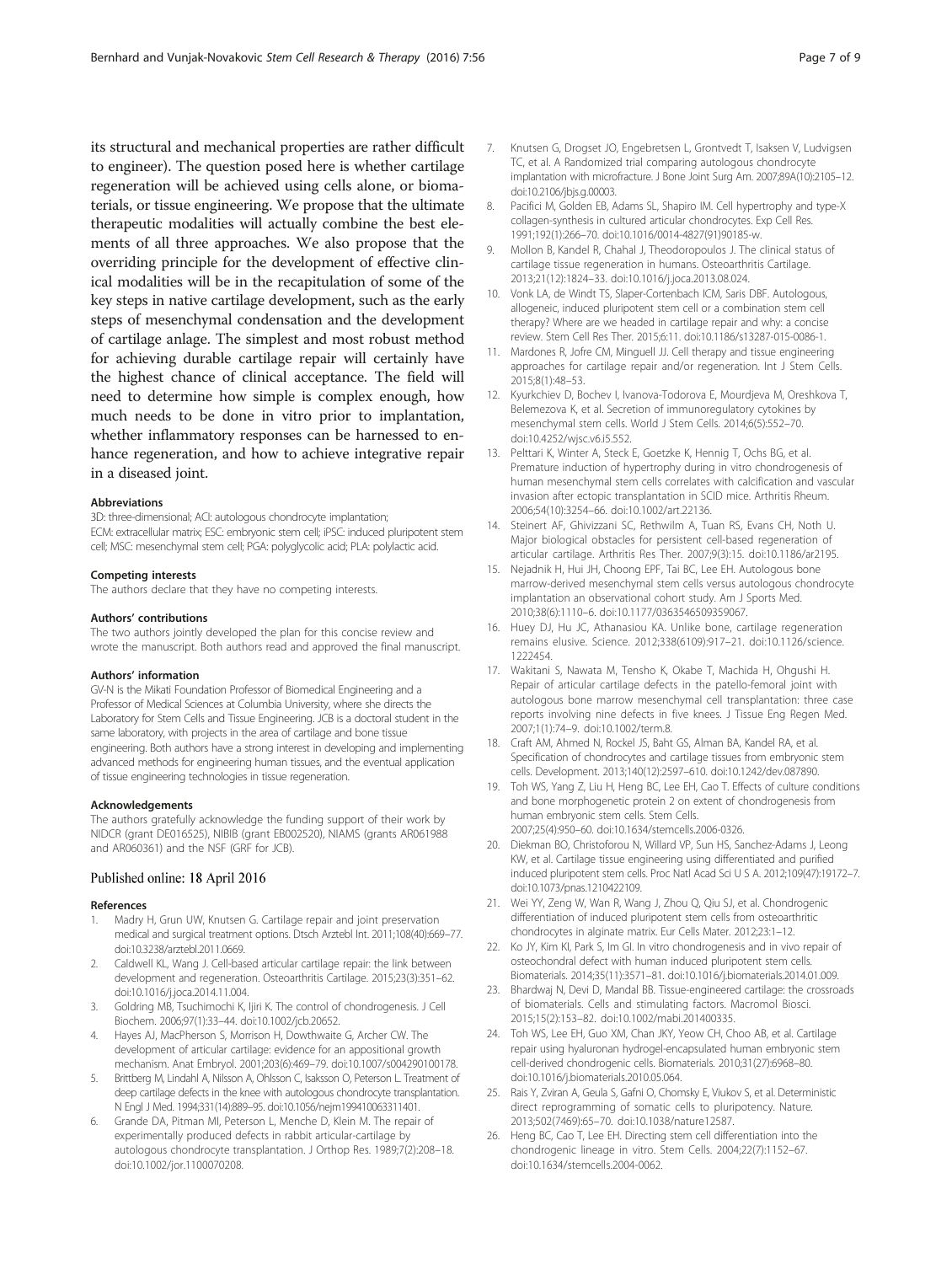- <span id="page-7-0"></span>27. Saito T, Yano F, Mori D, Kawata M, Hoshi K, Takato T, et al. Hyaline cartilage formation and tumorigenesis of implanted tissues derived from human induced pluripotent stem cells. Biomed Res. 2015;36(3):179–86.
- 28. Quarto N, Leonard B, Li S, Marchand M, Anderson E, Behr B, et al. Skeletogenic phenotype of human Marfan embryonic stem cells faithfully phenocopied by patient-specific induced-pluripotent stem cells. Proc Natl Acad Sci U S A. 2012;109(1):215–20. doi[:10.1073/pnas.1113442109](http://dx.doi.org/10.1073/pnas.1113442109).
- 29. Hambly K, Bobic V, Wondrasch B, Van Assche D, Marlovits S. Autologous chondrocyte implantation postoperative care and rehabilitation—science and practice. Am J Sports Med. 2006;34(6): 1020–38. doi[:10.1177/0363546505281918.](http://dx.doi.org/10.1177/0363546505281918)
- 30. Cucchiarini M, Madry H, Guilak F, Saris DB, Stoddart MJ, Koon Wong M, et al. A vision on the future of articular cartilage repair. Eur Cells Mater. 2014;27:12–6.
- 31. Muir H. The chondrocyte, architect of cartilage—biomechanics, structure, function and molecular-biology of cartilage matrix macromolecules. Bioessays. 1995;17(12):1039–48. doi[:10.1002/bies.950171208](http://dx.doi.org/10.1002/bies.950171208).
- 32. Spiller KL, Maher SA, Lowman AM. Hydrogels for the repair of articular cartilage defects. Tissue Eng Part B Rev. 2011;17(4):281–99. doi:[10.1089/ten.teb.2011.0077.](http://dx.doi.org/10.1089/ten.teb.2011.0077)
- 33. Elisseeff J, Puleo C, Yang F, Sharma B. Advances in skeletal tissue engineering with hydrogels. Orthod Craniofac Res. 2005;8(3):150–61. doi[:10.1111/j.1601-6343.](http://dx.doi.org/10.1111/j.1601-6343.2005.00335.x) [2005.00335.x.](http://dx.doi.org/10.1111/j.1601-6343.2005.00335.x)
- 34. Shin H, Zygourakis K, Farach-Carson MC, Yaszemski MJ, Mikos AG. Modulation of differentiation and mineralization of marrow stromal cells cultured on biomimetic hydrogels modified with Arg-Gly-Asp containing peptides. J Biomed Mater Res Part A. 2004;69A(3):535–43. doi[:10.1002/jbm.a.30027](http://dx.doi.org/10.1002/jbm.a.30027).
- 35. Di Lullo GA, Sweeney SM, Korkko J, Ala-Kokko L, San Antonio JD. Mapping the ligand-binding sites and disease-associated mutations on the most abundant protein in the human, type I collagen. J Biol Chem. 2002;277(6):4223–31. doi:[10.1074/jbc.M110709200.](http://dx.doi.org/10.1074/jbc.M110709200)
- 36. Wakitani S, Goto T, Young RG, Mansour JM, Goldberg VM, Caplan AI. Repair of large full-thickness articular cartilage defects with allograft articular chondrocytes embedded in a collagen gel. Tissue Eng. 1998;4(4):429–44. doi[:10.1089/ten.1998.4.429](http://dx.doi.org/10.1089/ten.1998.4.429).
- 37. Li CH, Chik TK, Ngan AHW, Chan SCH, Shum DKY, Chan BP. Correlation between compositional and mechanical properties of human mesenchymal stem cell-collagen microspheres during chondrogenic differentiation. Tissue Eng Part A. 2011;17(5-6):777–88. doi[:10.1089/ten.tea.2010.0078](http://dx.doi.org/10.1089/ten.tea.2010.0078).
- 38. Lee CR, Grodzinsky AJ, Spector M. The effects of cross-linking of collagen-glycosaminoglycan scaffolds on compressive stiffness, chondrocyte-mediated contraction, proliferation and biosynthesis. Biomaterials. 2001;22(23):3145–54. doi[:10.1016/s0142-9612\(01\)00067-9](http://dx.doi.org/10.1016/s0142-9612(01)00067-9).
- 39. Guilak F, Alexopoulos LG, Upton ML, Youn I, Choi JB, Cao L, et al. The pericellular matrix as a transducer of biomechanical and biochemical signals in articular cartilage. In: Zaidi M, editor. Skeletal development and remodeling in health, disease, and aging. Annals of the New York Academy of Sciences. 2006. p. 498–512. DOI: [10.1196/annals.1346.011.](http://dx.doi.org/10.1196/annals.1346.011)
- 40. Tognana E, Padera RF, Chen F, Vunjak-Novakovic G, Freed LE. Development and remodeling of engineered cartilage-explant composites in vitro and in vivo. Osteoarthritis Cartilage. 2005;13(10):896–905. doi[:10.1016/j.joca.2005.05.003.](http://dx.doi.org/10.1016/j.joca.2005.05.003)
- 41. Foss C, Merzari E, Migliaresi C, Motta A. Silk fibroin/hyaluronic acid 3D matrices for cartilage tissue engineering. Biomacromolecules. 2013;14(1):38–47. doi:[10.1021/](http://dx.doi.org/10.1021/bm301174x) [bm301174x](http://dx.doi.org/10.1021/bm301174x).
- 42. Nagaya H, Ymagata T, Ymagata S, Iyoda K, Ito H, Hasegawa Y, et al. Examination of synovial fluid and serum hyaluronidase activity as a joint marker in rheumatoid arthritis and osteoarthritis patients (by zymography). Ann Rheum Dis. 1999;58(3):186–8. doi:[10.1136/ard.58.3.186](http://dx.doi.org/10.1136/ard.58.3.186).
- 43. Stoop R. Smart biomaterials for tissue engineering of cartilage. Injury. 2008;39:S77–87. doi:[10.1016/j.injury.2008.01.036](http://dx.doi.org/10.1016/j.injury.2008.01.036).
- 44. Shen Y, Fu Y, Wang J, Li G, Zhang X, Xu YZ, et al. Biomaterial and mesenchymal stem cell for articular cartilage reconstruction. Curr Stem Cell Res Ther. 2014;9(3):254–67.
- 45. Vinatier C, Mrugala D, Jorgensen C, Guicheux J, Noel D. Cartilage engineering: a crucial combination of cells, biomaterials and biofactors. Trends Biotechnol. 2009;27(5):307–14. doi:[10.1016/j.tibtech.2009.02.005.](http://dx.doi.org/10.1016/j.tibtech.2009.02.005)
- 46. Lee CH, Cook JL, Mendelson A, Moioli EK, Yao H, Mao JJ. Regeneration of the articular surface of the rabbit synovial joint by cell homing: a proof of concept study. Lancet. 2010;376(9739):440–8. doi[:10.1016/s0140-6736\(10\)60668-x](http://dx.doi.org/10.1016/s0140-6736(10)60668-x).
- 47. Park H, Temenoff JS, Holland TA, Tabata Y, Mikos AG. Delivery of TGF-beta 1 and chondrocytes via injectable, biodegradable hydrogels for cartilage tissue engineering applications. Biomaterials. 2005;26(34):7095–103. doi[:10.1016/j.biomaterials.2005.05.083.](http://dx.doi.org/10.1016/j.biomaterials.2005.05.083)
- 48. Bae SE, Choi DH, Han DK, Park K. Effect of temporally controlled release of dexamethasone on in vivo chondrogenic differentiation of mesenchymal stromal cells. J Control Release. 2010;143(1):23–30. doi[:10.1016/j.jconrel.2009.12.024.](http://dx.doi.org/10.1016/j.jconrel.2009.12.024)
- 49. Hou Q, De Bank PA, Shakesheff KM. Injectable scaffolds for tissue regeneration. J Mater Chem. 2004;14(13):1915–23. doi:[10.1039/B401791A](http://dx.doi.org/10.1039/B401791A).
- 50. Munarin F, Petrini P, Bozzini S, Tanzi MC. New perspectives in cell delivery systems for tissue regeneration: natural-derived injectable hydrogels. J Appl Biomater Funct Mater. 2012;10(2):67–81. doi[:10.5301/jabfm.2012.9418](http://dx.doi.org/10.5301/jabfm.2012.9418).
- 51. Elisseeff J, Anseth K, Sims D, McIntosh W, Randolph M, Langer R. Transdermal photopolymerization for minimally invasive implantation. Proc Natl Acad Sci U S A. 1999;96(6):3104–7. doi[:10.1073/pnas.96.6.3104](http://dx.doi.org/10.1073/pnas.96.6.3104).
- 52. Langer R, Vacanti JP. Tissue engineering. Science. 1993;260(5110):920–6. doi[:10.1126/science.8493529](http://dx.doi.org/10.1126/science.8493529).
- 53. Schulz RM, Bader A. Cartilage tissue engineering and bioreactor systems for the cultivation and stimulation of chondrocytes. Eur Biophys J Biophys Lett. 2007;36(4-5):539–68. doi[:10.1007/s00249-007-0139-1.](http://dx.doi.org/10.1007/s00249-007-0139-1)
- 54. Mauck RL, Soltz MA, Wang CCB, Wong DD, Chao PHG, Valhmu WB, et al. Functional tissue engineering of articular cartilage through dynamic loading of chondrocyte-seeded agarose gels. J Biomech Eng Trans ASME. 2000;122(3):252–60. doi[:10.1115/1.429656.](http://dx.doi.org/10.1115/1.429656)
- 55. Arokoski JPA, Jurvelin JS, Vaatainen U, Helminen HJ. Normal and pathological adaptations of articular cartilage to joint loading. Scand J Med Sci Sports. 2000;10(4):186–98. doi:[10.1034/j.1600-0838.2000.010004186.x](http://dx.doi.org/10.1034/j.1600-0838.2000.010004186.x).
- 56. McMahon LA, Reid AJ, Campbell VA, Prendergast PJ. Regulatory effects of mechanical strain on the chondrogenic differentiation of MSCs in a collagen-GAG scaffold: experimental and computational analysis. Ann Biomed Eng. 2008;36(2):185–94. doi[:10.1007/s10439-007-9416-5.](http://dx.doi.org/10.1007/s10439-007-9416-5)
- 57. Portner R, Goepfert C, Wiegandt K, Janssen R, Ilinich E, Paetzold H, et al. Technical strategies to improve tissue engineering of cartilage-carrierconstructs. In: Kasper C, VanGriensven M, Portner R, editors. Bioreactor systems for tissue engineering. Advances in biochemical engineering—biotechnology. Berlin: Springer-Verlag Berlin; 2009. p. 145–81.
- 58. Ogawa R, Mizuno S, Murphy GF, Orgill DP. The effect of hydrostatic pressure on three-dimensional chondroinduction of human adipose-derived stem cells. Tissue Eng Part A. 2009;15(10):2937–45. doi[:10.1089/ten.tea.2008.0672](http://dx.doi.org/10.1089/ten.tea.2008.0672).
- 59. Elder BD, Athanasiou KA. Hydrostatic pressure in articular cartilage tissue engineering: from chondrocytes to tissue regeneration. Tissue Eng Part B Rev. 2009;15(1):43–53. doi[:10.1089/ten.teb.2008.0435.](http://dx.doi.org/10.1089/ten.teb.2008.0435)
- 60. Gawlitta D, van Rijen MHP, Schrijver EJM, Alblas J, Dhert WJA. Hypoxia impedes hypertrophic chondrogenesis of human multipotent stromal cells. Tissue Eng Part A. 2012;18(19-20):1957–66. doi:[10.1089/ten.tea.2011.0657.](http://dx.doi.org/10.1089/ten.tea.2011.0657)
- 61. Hansen U, Schunke M, Domm C, Ioannidis N, Hassenpflug J, Gehrke T, et al. Combination of reduced oxygen tension and intermittent hydrostatic pressure: a useful tool in articular cartilage tissue engineering. J Biomech. 2001;34(7):941–9. doi:[10.1016/s0021-9290\(01\)00050-1.](http://dx.doi.org/10.1016/s0021-9290(01)00050-1)
- 62. Zscharnack M, Poesel C, Galle J, Bader A. Low oxygen expansion improves subsequent chondrogenesis of ovine bone-marrow-derived mesenchymal stem cells in collagen type I hydrogel. Cells Tissues Organs. 2009;190(2):81–93. doi:[10.1159/000178024.](http://dx.doi.org/10.1159/000178024)
- 63. Mabvuure N, Hindocha S, Khan WS. The role of bioreactors in cartilage tissue engineering. Curr Stem Cell Res Ther. 2012;7(4):287–92.
- 64. Garg T, Goyal AK. Biomaterial-based scaffolds—current status and future directions. Expert Opin Drug Deliv. 2014;11(5):767–89. doi:[10.1517/17425247.](http://dx.doi.org/10.1517/17425247.2014.891014) [2014.891014](http://dx.doi.org/10.1517/17425247.2014.891014).
- 65. Klein TJ, Malda J, Sah RL, Hutmacher DW. Tissue engineering of articular cartilage with biomimetic zones. Tissue Eng Part B Rev. 2009;15(2):143–57. doi[:10.1089/ten.teb.2008.0563.](http://dx.doi.org/10.1089/ten.teb.2008.0563)
- 66. Melchels FPW, Domingos MAN, Klein TJ, Malda J, Bartolo PJ, Hutmacher DW. Additive manufacturing of tissues and organs. Prog Polym Sci. 2012;37(8):1079–104. doi:[10.1016/j.progpolymsci.2011.11.007.](http://dx.doi.org/10.1016/j.progpolymsci.2011.11.007)
- 67. Schuurman W, Klein TJ, Dhert WJA, van Weeren PR, Hutmacher DW, Malda J. Cartilage regeneration using zonal chondrocyte subpopulations: a promising approach or an overcomplicated strategy? J Tissue Eng Regen Med. 2015;9(6):669–78. doi:[10.1002/term.1638.](http://dx.doi.org/10.1002/term.1638)
- 68. Cohen DL, Lipton JI, Bonassar LJ, Lipson H. Additive manufacturing for in situ repair of osteochondral defects. Biofabrication. 2010;2(3):12. doi[:10.1088/1758-5082/2/3/035004](http://dx.doi.org/10.1088/1758-5082/2/3/035004).
- 69. Fedorovich NE, Schuurman W, Wijnberg HM, Prins HJ, van Weeren PR, Malda J, et al. Biofabrication of osteochondral tissue equivalents by printing topologically defined, cell-laden hydrogel scaffolds. Tissue Eng Part C Methods. 2012;18(1):33–44. doi:[10.1089/ten.tec.2011.0060.](http://dx.doi.org/10.1089/ten.tec.2011.0060)